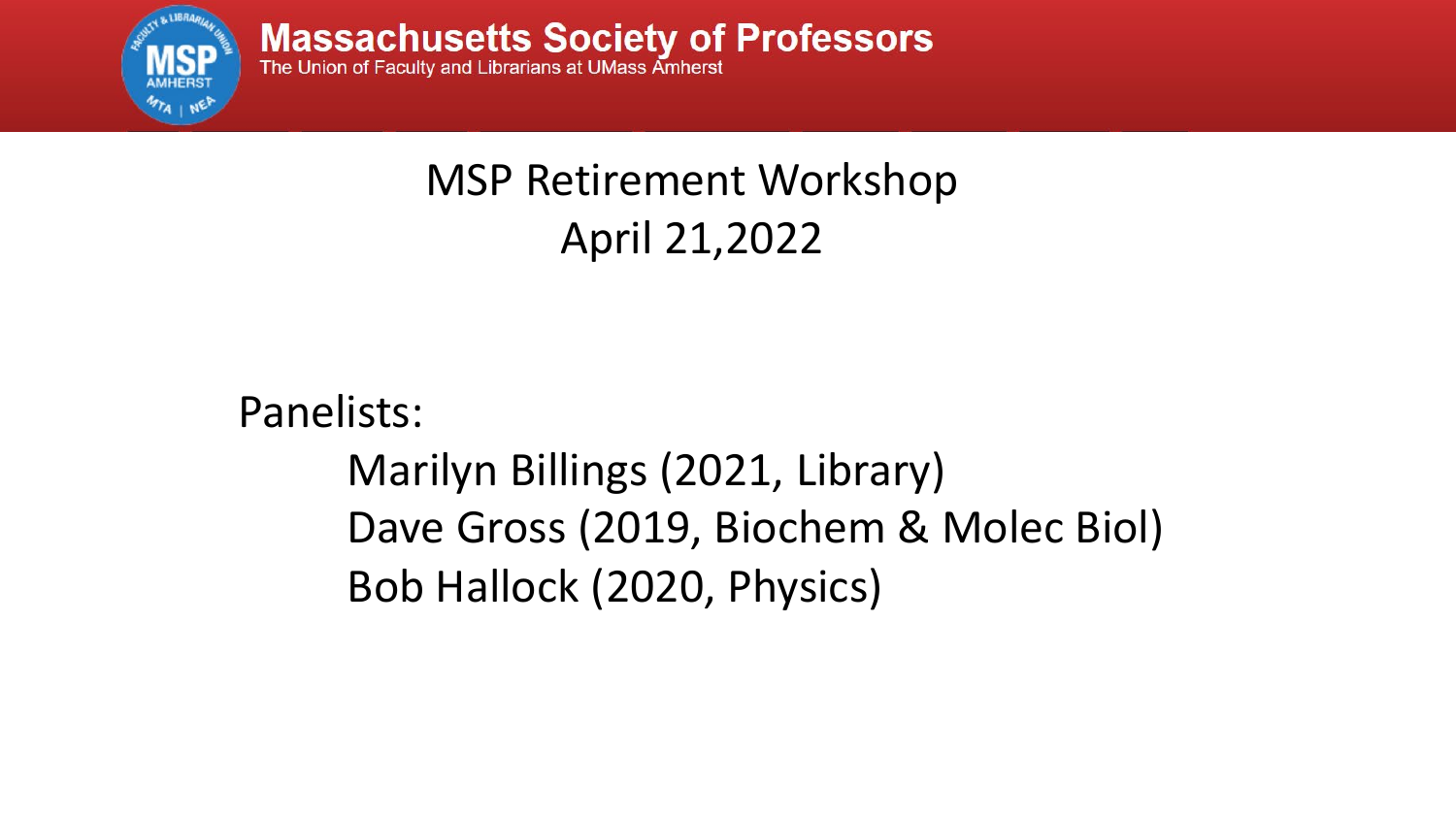# Format of Workshop

- Please do not record or photograph the meeting
- Please stay on mute unless called on to speak
- There will be opportunities for asking questions. Please use the "raise" hand" function found in the 'reactions' tab at the bottom of your Zoom screen
- Workshop materials have been posted on the MSP website ([umassmsp.org](http://www.umassmsp.org/)).
- If you have questions about your individual situation, please email them directly to: [msp@umass.edu](mailto:msp@umass.edu). All queries to the union are confidential.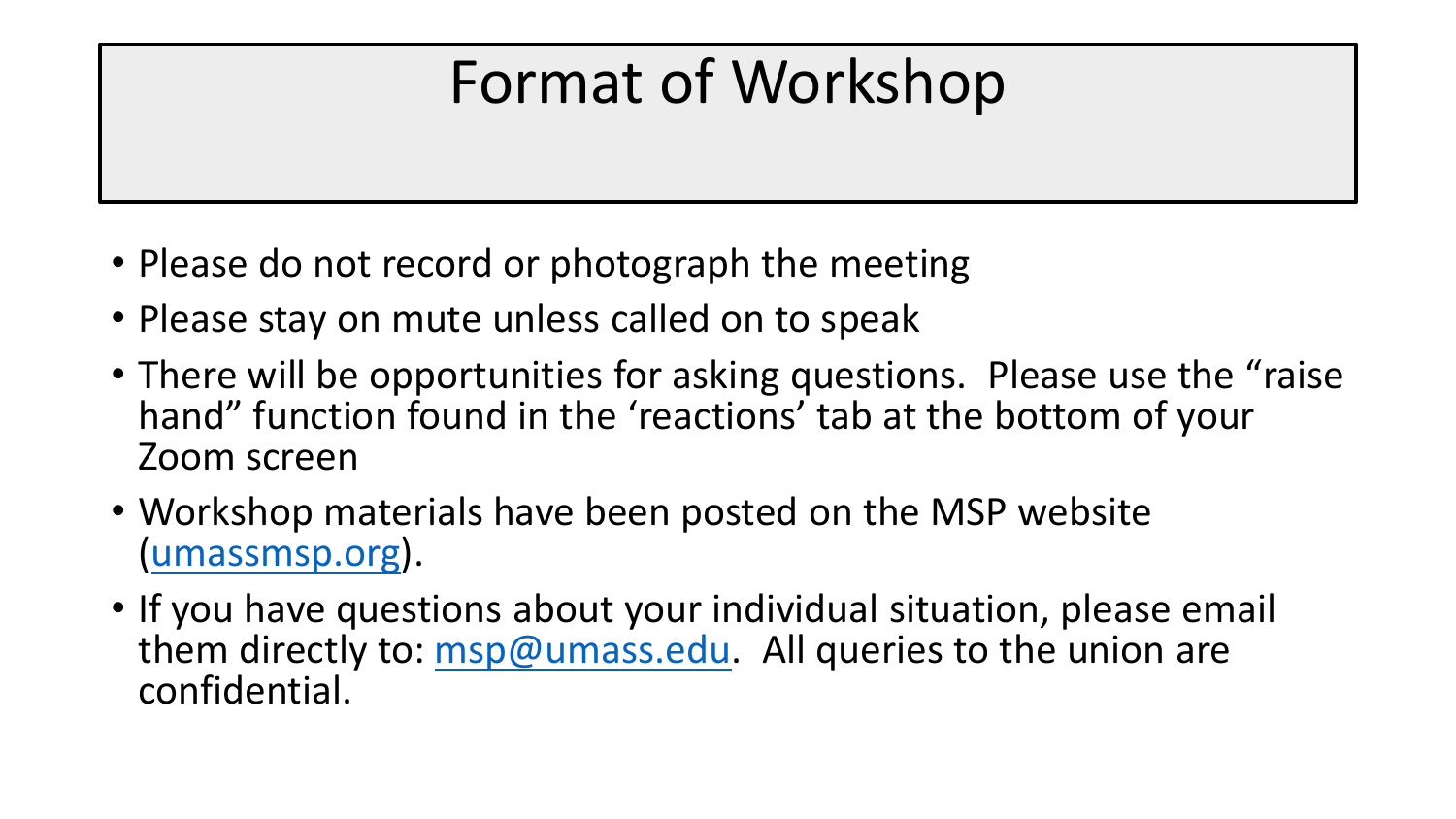### Agenda

#### Dave

- Overview of his finances
- UMass software licenses for retirees Marilyn
	- Pre-planning
	- Social Security
	- How she made decisions

Bob

- Post-retirement research and teaching
- Plans vs. reality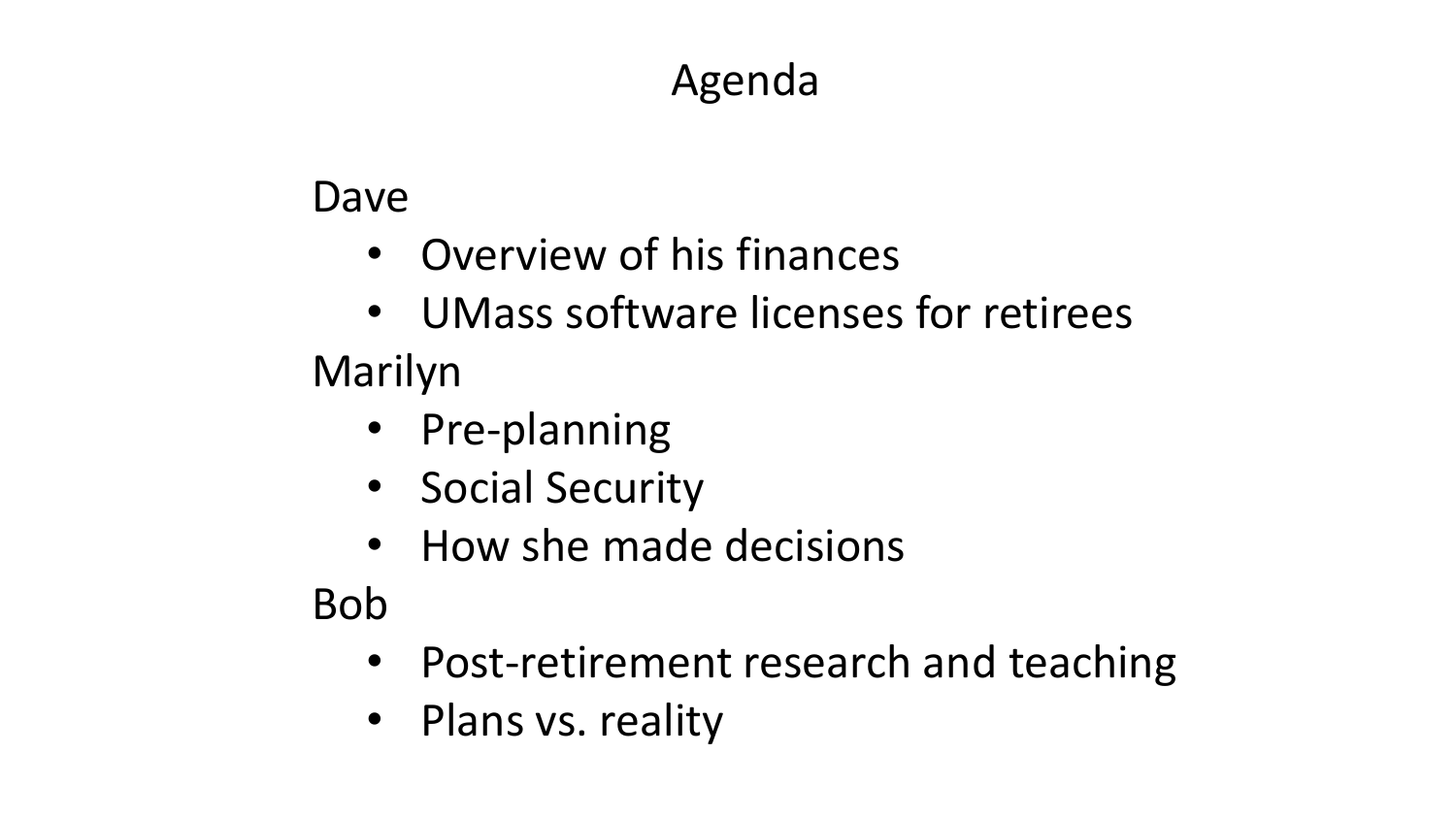## What about finances? Will I have to cut back?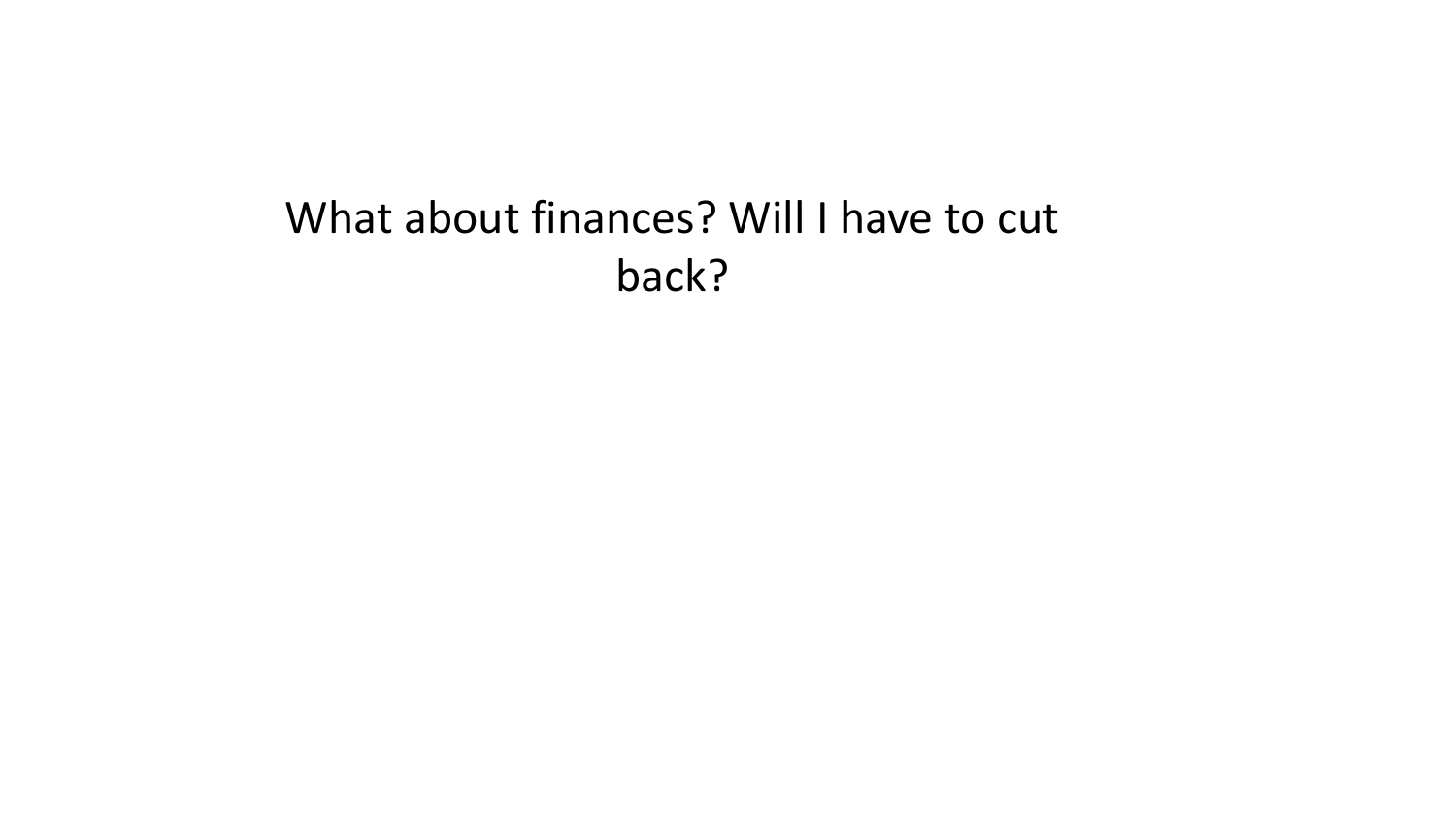#### Income pre-retirement vs. post-retirement

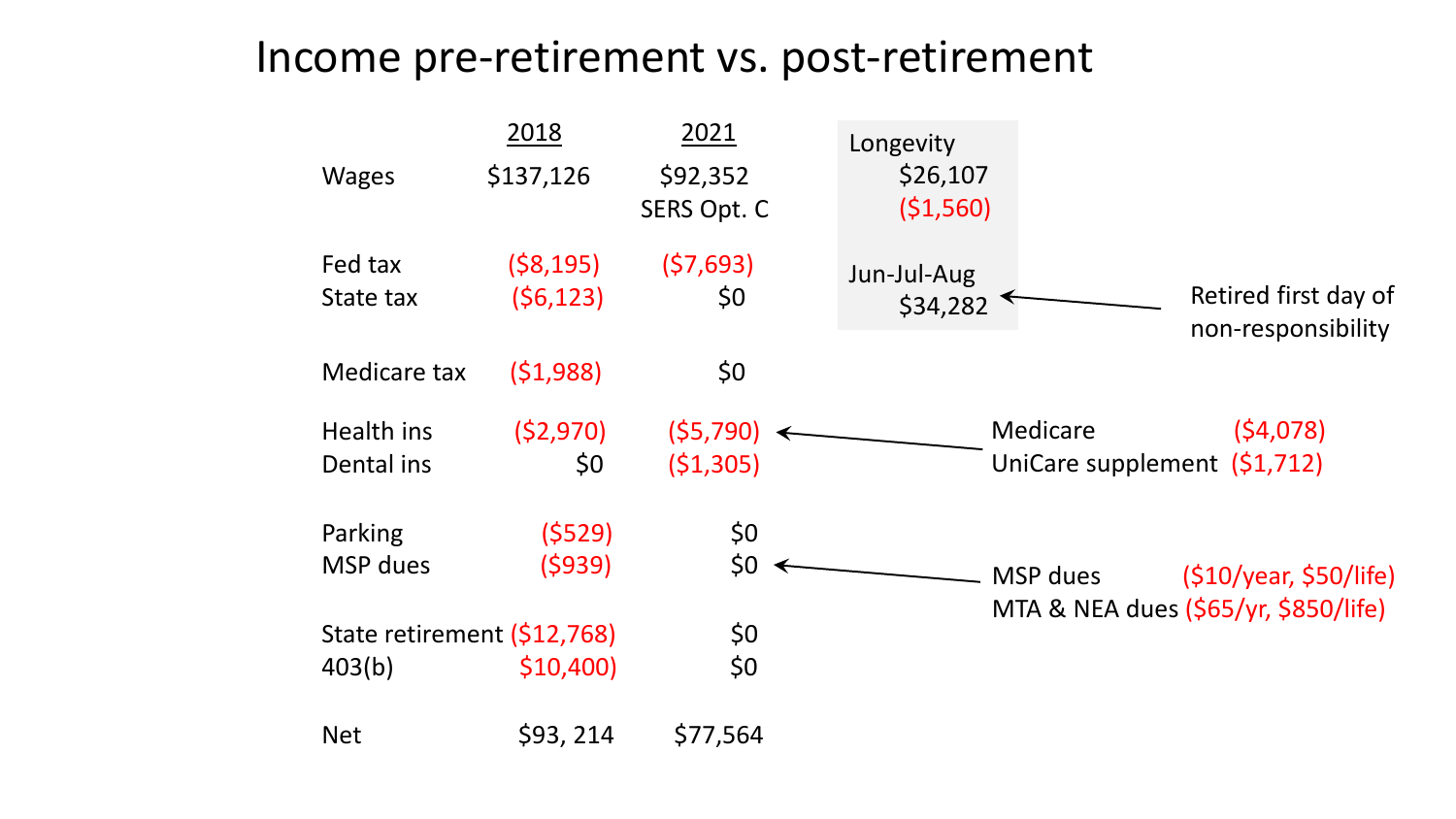#### Access to UMass licensed software post-retirement

- Contract says that unit members retain access same as faculty
- Software agreements now negotiated as the system level
- Issues have arisen with Adobe Creative Cloud, Office365 and GlobalProtect
- The Retired Faculty Association and MSP are working on this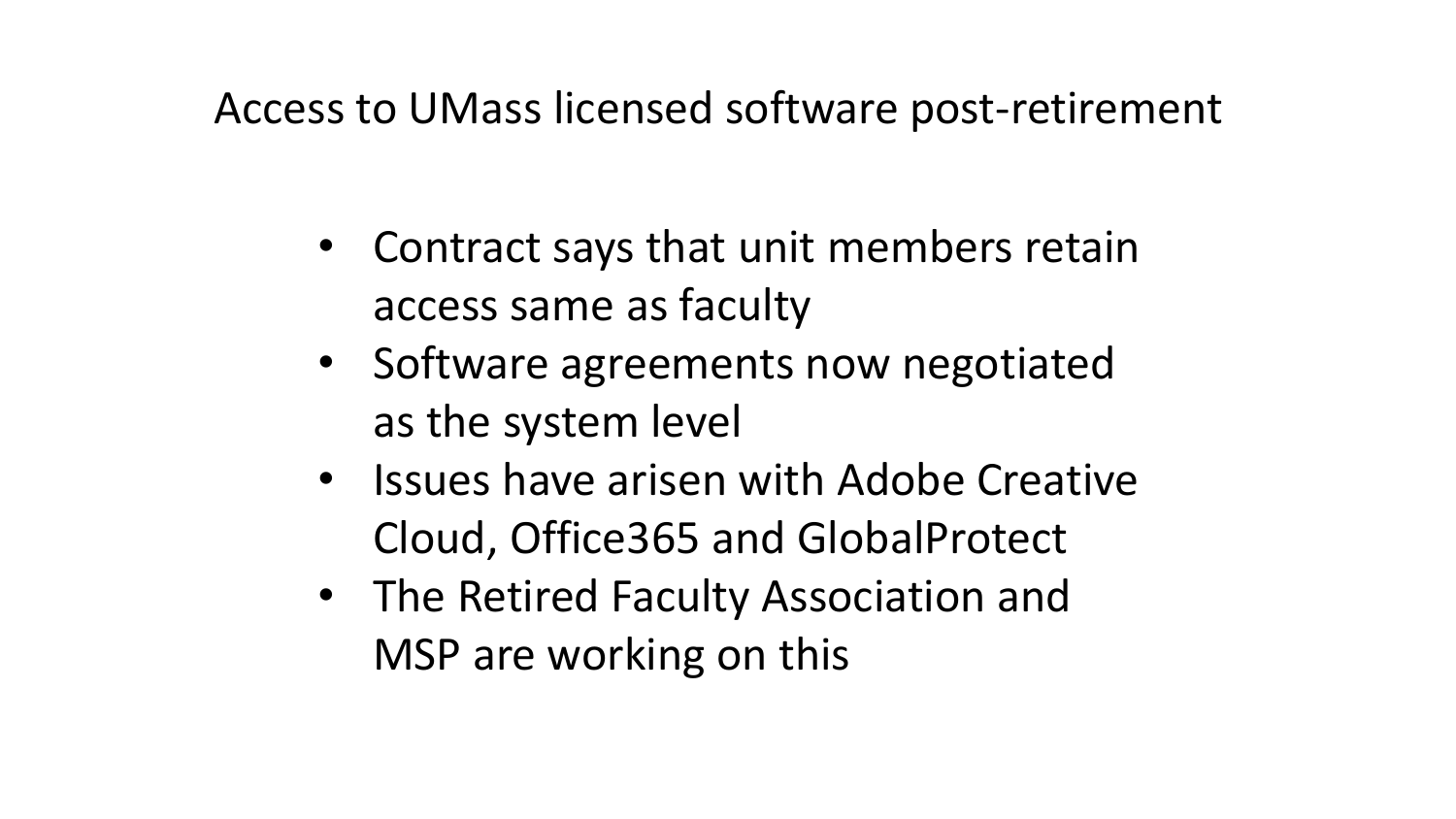What steps should I take before I retire? How do I deal with health and dental insurance?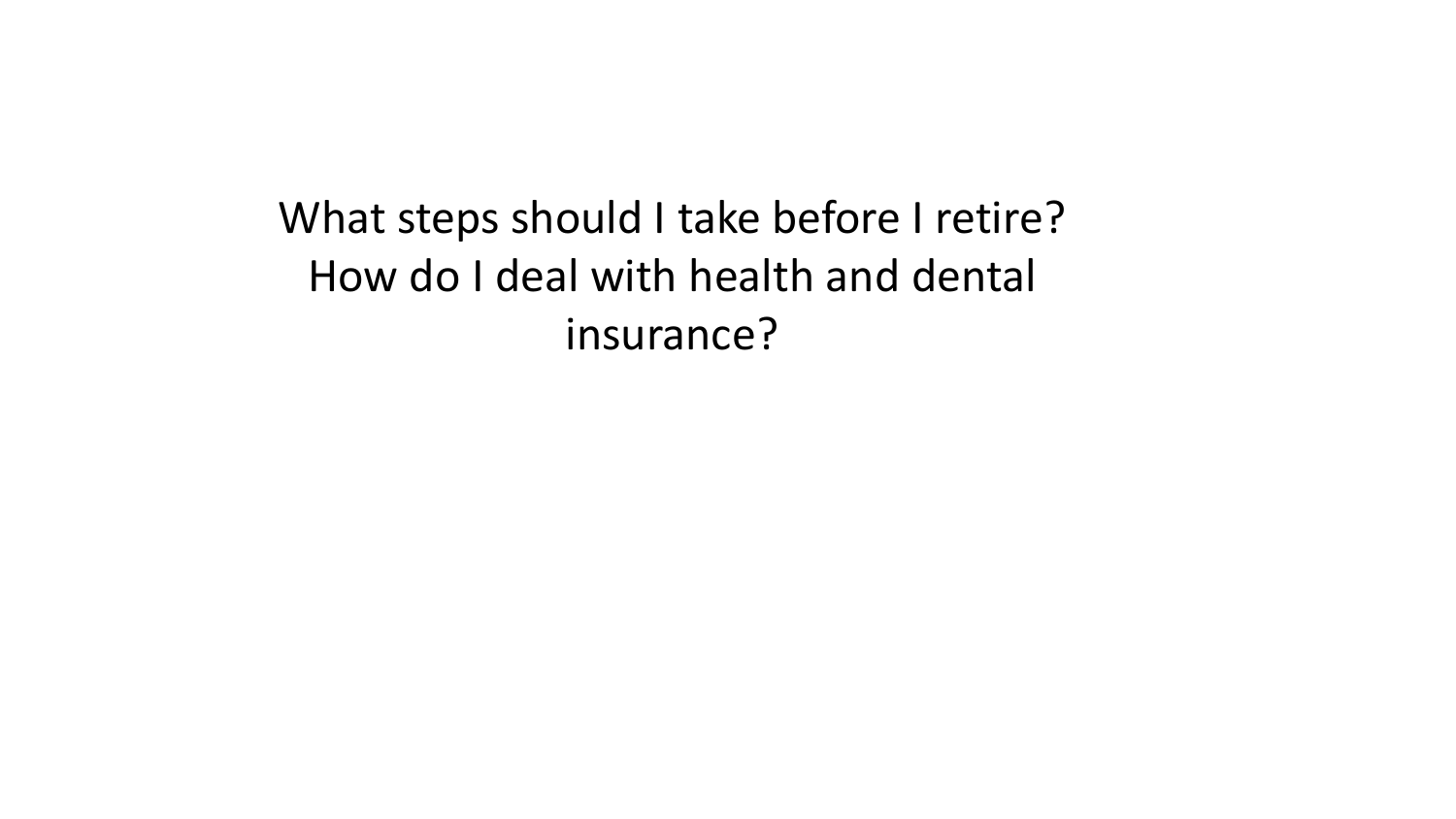# Pre-retirement information gathering

- Prepared Budget estimates for ongoing expenses
- Calculated time remaining on large items to align with retirement date
	- Mortgage, car loan
- Attended local area retirement workshops (UMass Five College Credit Union and others)
- Contacted MA State Board of Retirement to obtain estimate of pension
	- Need to supply an estimated date of retirement
	- 3 options from which to choose need to decide on 1 when retire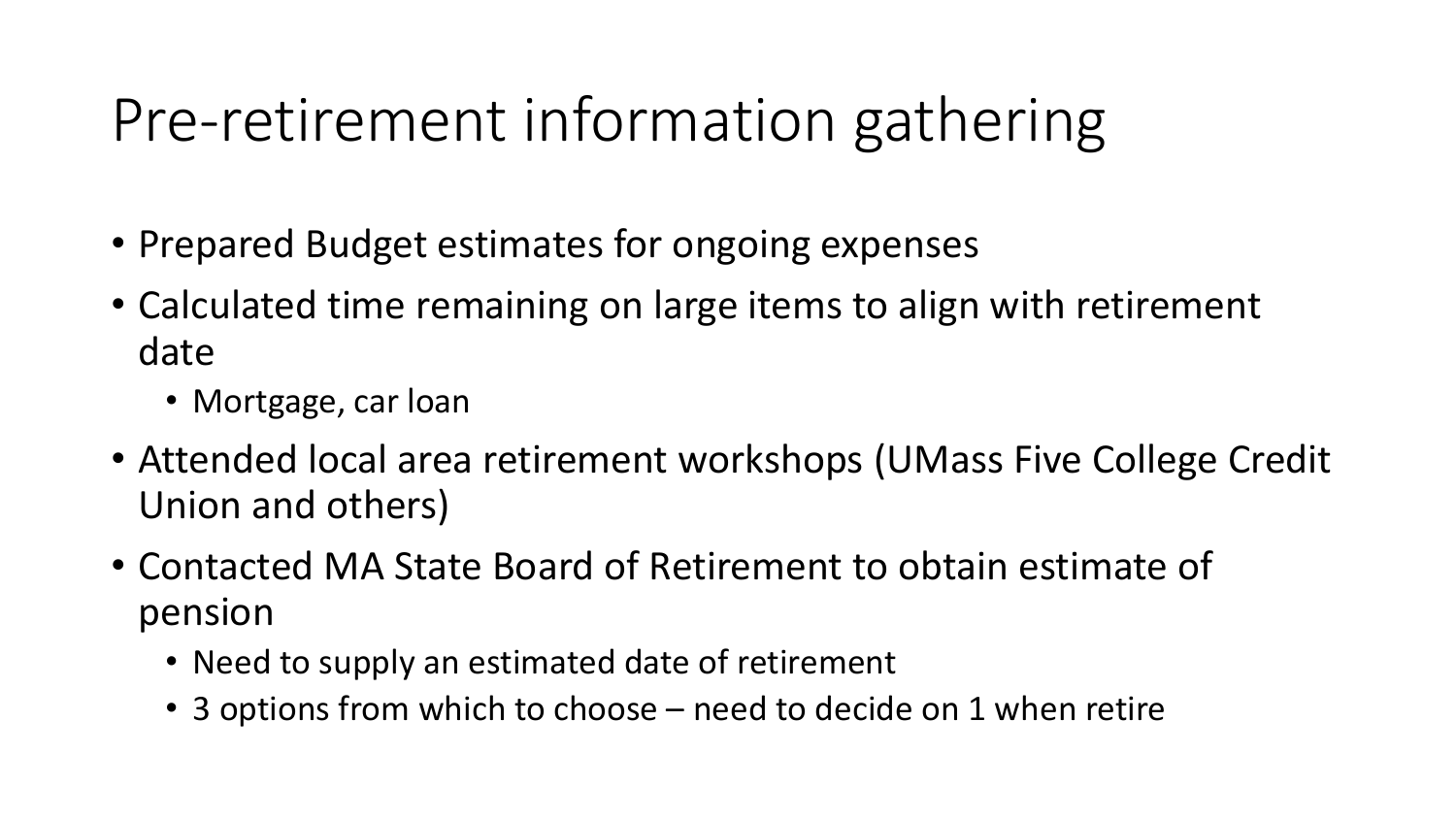## More pre-retirement planning

- •Attended Retirement presentation by UMA HR (Kelly Pleasant) a few years ago, then again in 2020, learned about:
- •MA State Employees' Retirement System (MSERS)
- •Post-retirement work earnings, limits, etc.
- •Social Security options including WEP impact
- •Medicare
- •GIC health insurance benefits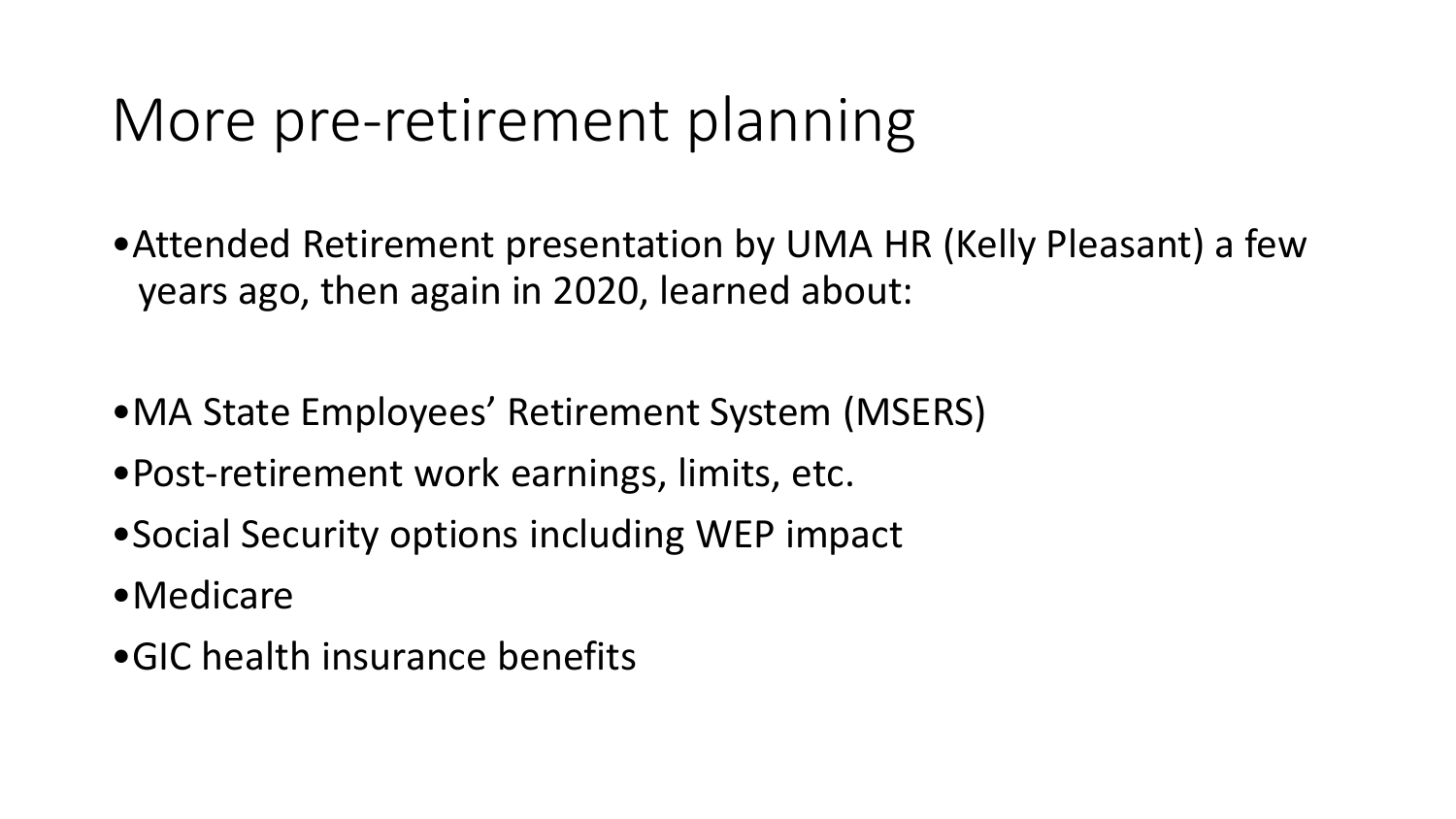# Other choices and considerations

- Worked significant years (23) prior to UMass Amherst (also 23)
- Contacted Social Security Office in Holyoke to discuss options, including WEP (Windfall Elimination Provision) impact, over 2 years ago
	- Opted to file and suspend until age 70 (based on info from workshops too)
	- Opted FOR spousal benefit suggest doing this if you qualify
- Health Insurance considerations
	- Individual (spouse, family?)
	- Review benefits, co-payments, location of coverage
	- Your retirement locations(s)
	- Dental coverage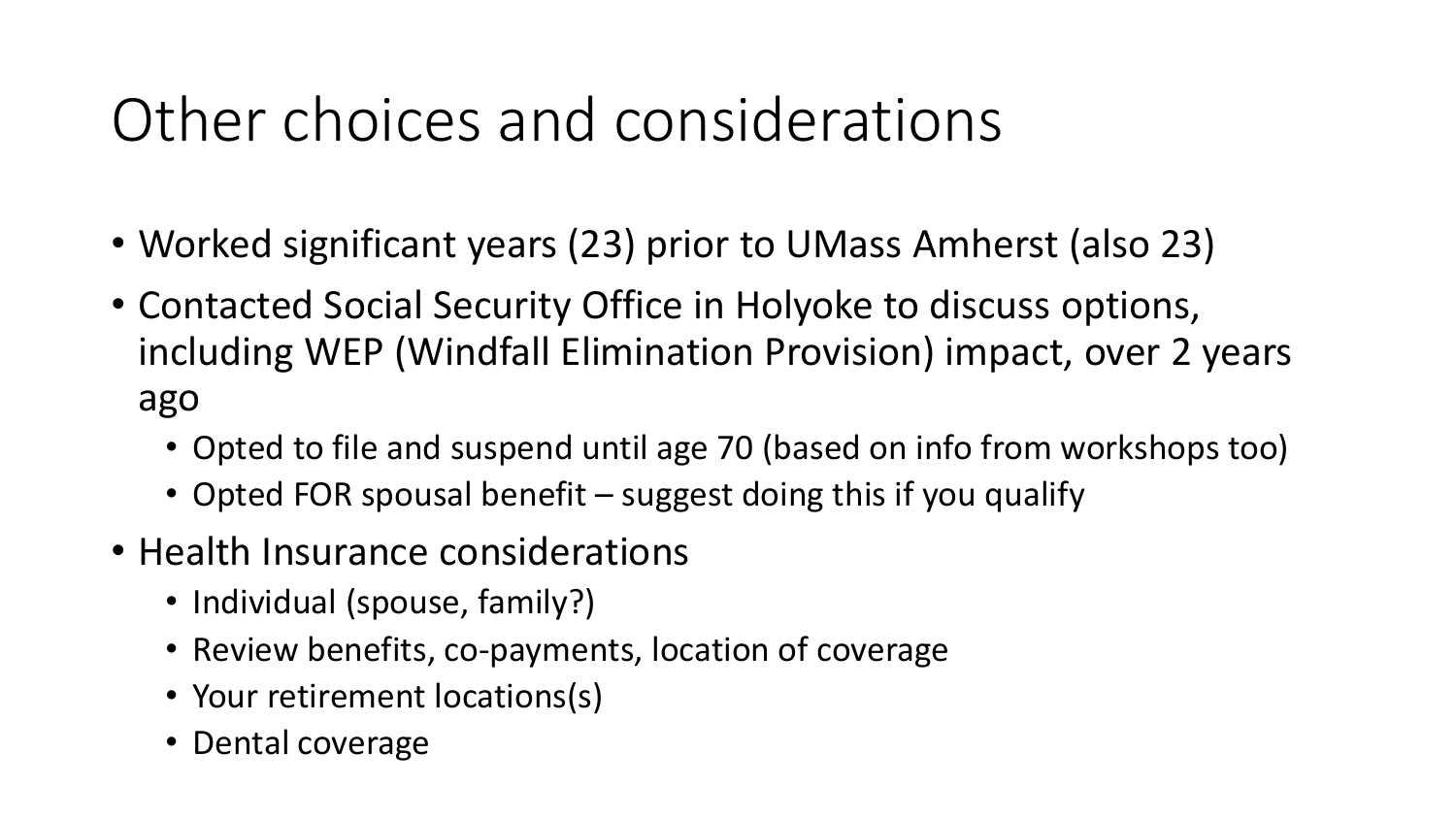# Timeline and Decisions Made

- Medicare enrolled in Part A at 65; enrolled in Part B when retired
	- NOTE: Plan to pay own premium if not on Social Security
- Scheduled appointment with UMA HR mid-Oct (HR recommends within 120 days prior to) for end of Dec. Retirement
	- NOTE: Lots of forms to fill out, includes Medicare, GIC, pension and more.
- Social Security discussion in April 2022 (had made phone appointment)
	- They calculated WEP, various enrollment times + and according to age
	- Can push out 4 months so schedule phone appointment to match
	- Deductions will include Medicare (after 1<sup>st</sup> month), federal taxes (7, 10, 12, or 22 %)
- GIC Health Insurance
	- Chose Unicare State Indemnity Plan / Medicare Extension (OME) with CIC (Comprehensive) since we plan to travel, spend time in Maine
	- NOTE: Plan to pay own premium until start receiving pension (3-4 months after retirement)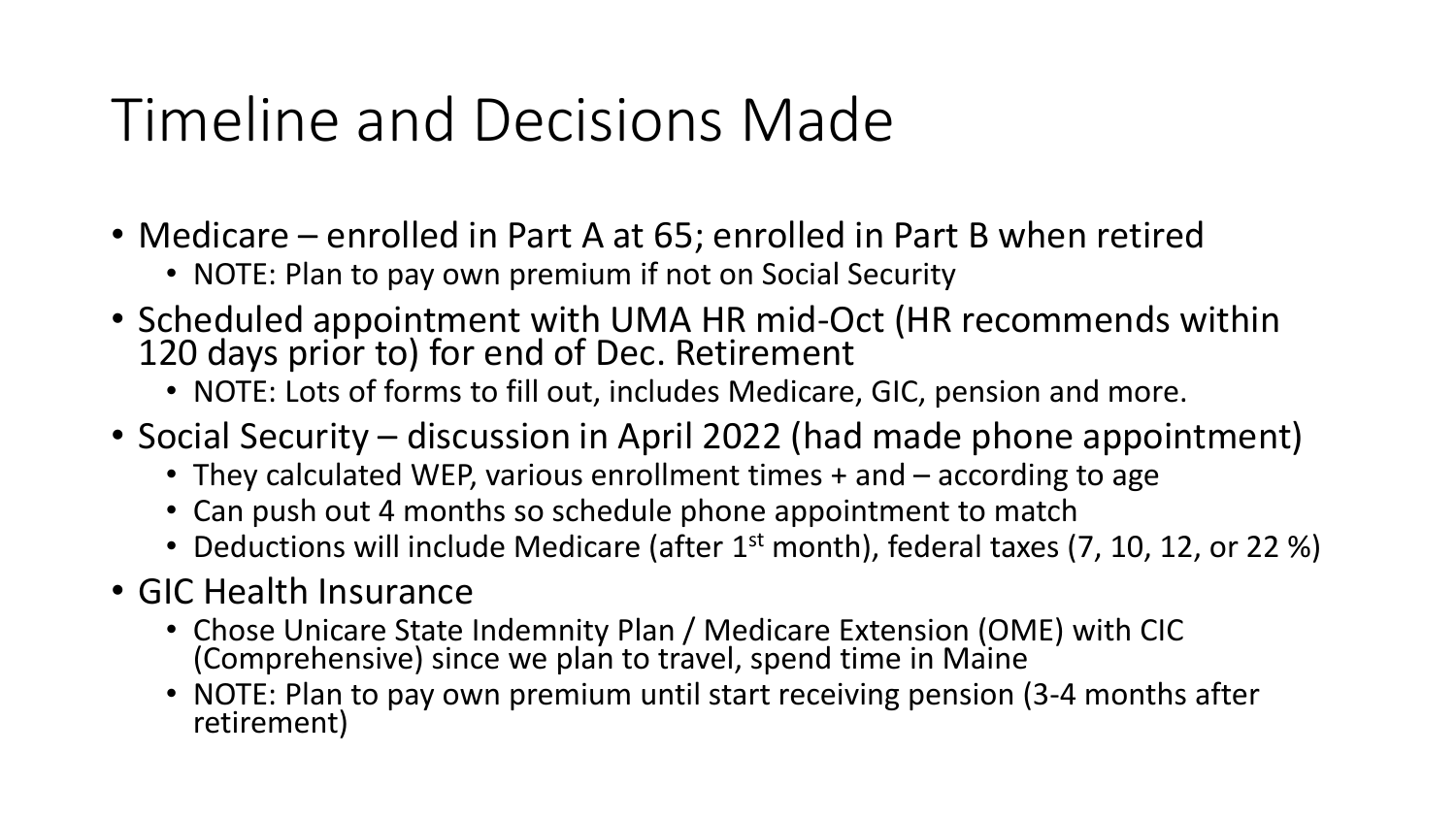# Other thoughts

- Unused vacation Librarians: balance paid within first month of retiring Taxes withheld from payment
- Longevity pay 1.5 day's salary for each full year worked, paid within first month after retiring - Taxes withheld from payment
- Sick leave donate to MSP Sick Bank (HR knows how to do this)
- Flex spending plans no longer eligible
- Corestream Car / Home insurance worked with Farmers (from MetLife) to pay premiums
- Parking Retirees get 30 free passes to garage; reduced rates for more
- Dental Insurance Coverage
	- Found out that MSP Cobra coverage (up to 18 months after retirement) has much better coverage than the GIC Dental plan – will need to convert to that in July '23.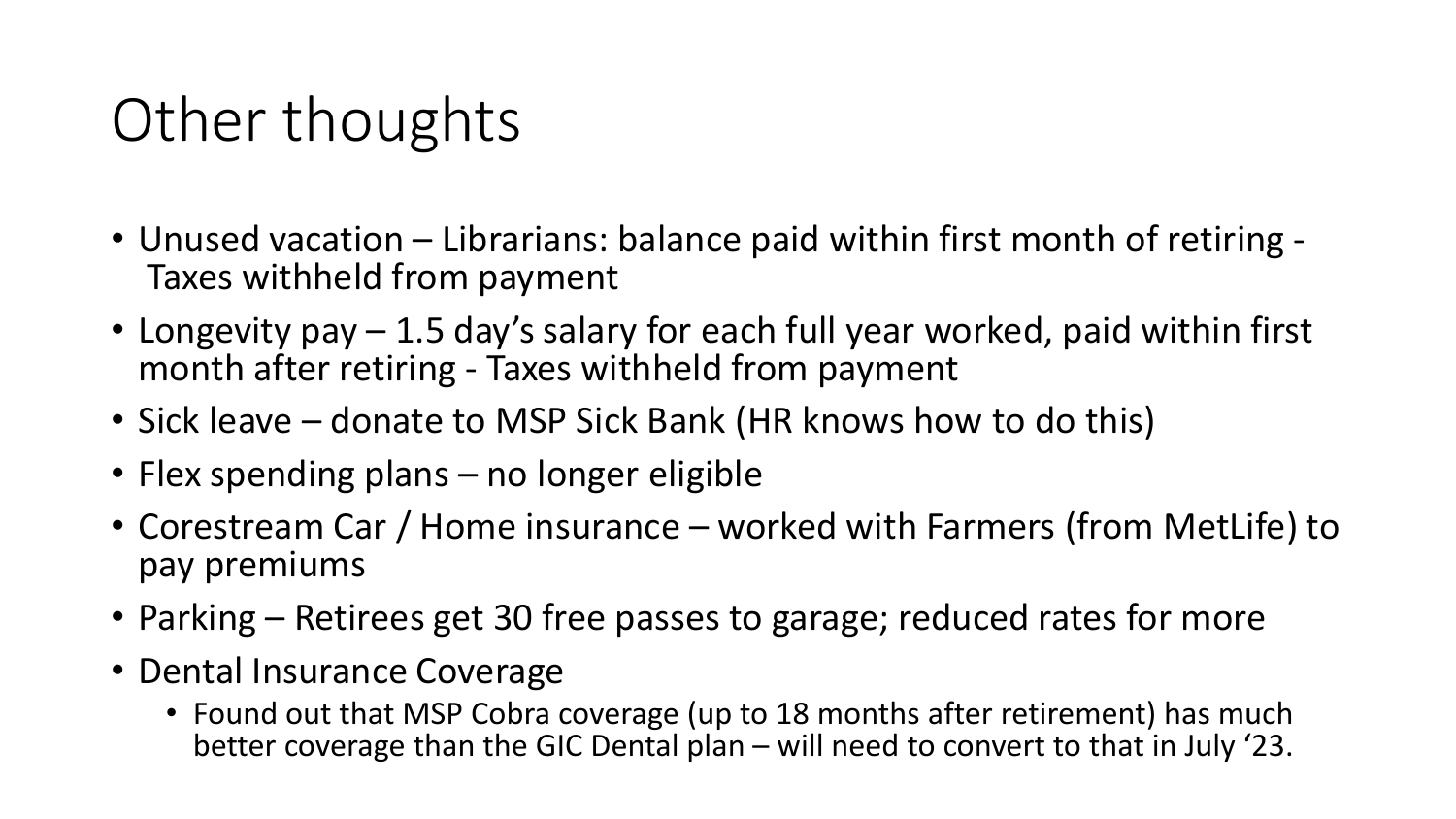# Financial considerations

- My pension is 57.5% of my salary, based on age and years of service.
	- Federal taxes (MA not required), health insurance premium will be taken out.
	- Received 1st payment March 31st after retiring Dec 31st, included retro payments for January and February, taxes taken out.
- Pension payments after retirement, prior to receiving pension:
	- GIC for Unicare health insurance premium, effective after retired 1 month =  $$92.10 /$ month
	- Should be taken out of pension in April with adjustment for pre-payments.
- Payments for COBRA Dental plan (18 months)
	- Spouse plan = \$75.29 / month or \$225.87 / quarter
- Medicare payments after retirement, prior to receiving Social Security:
	- Standard Medicare premium for Part A and/or Part B + IRMAA = \$238.10 / month NOTE we legally have to pay IRMAA on Part B and Part D
	- Parts C and D are covered by GIC benefits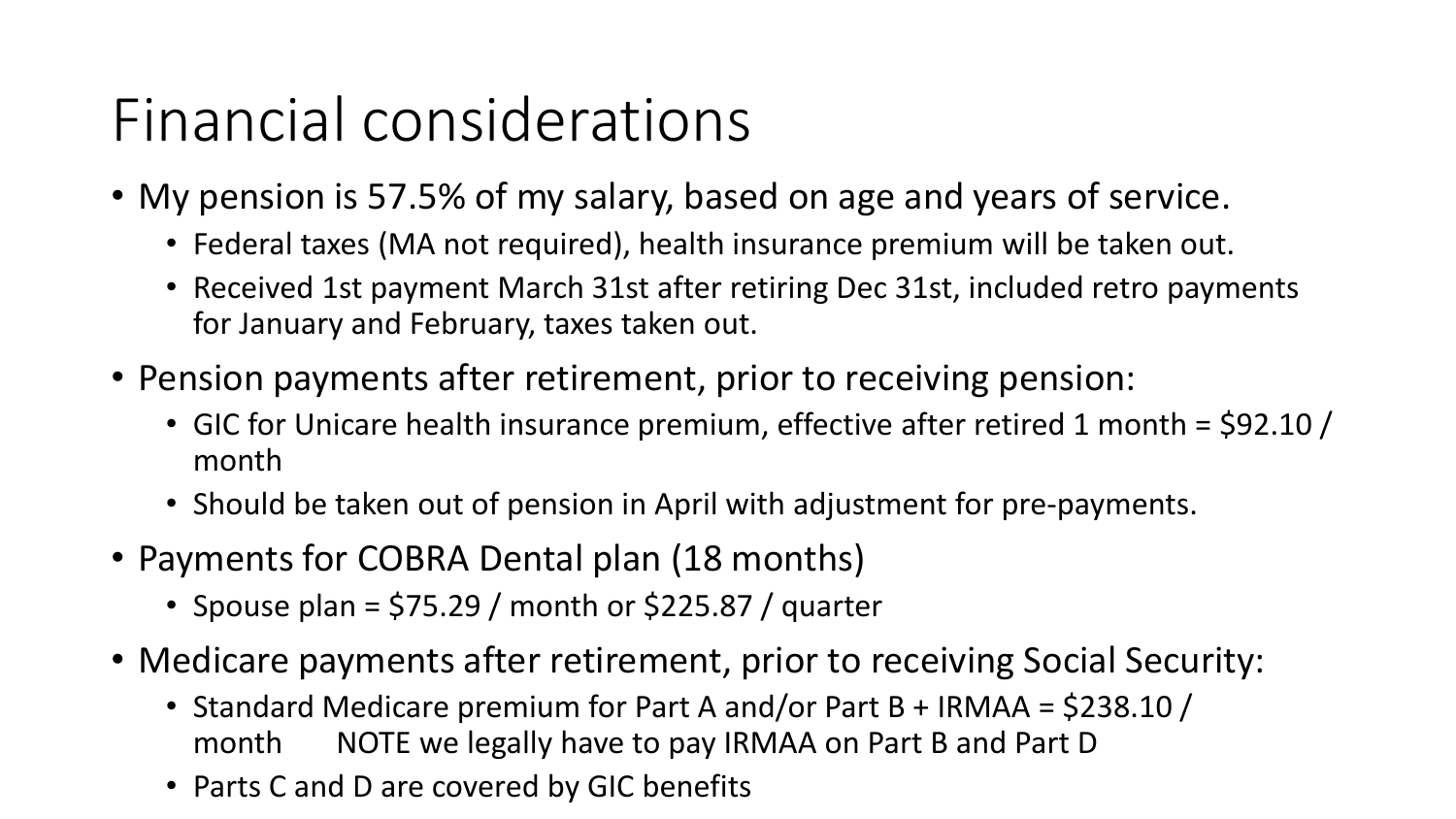What is life like after retirement? Can I keep my office? How does research and teaching after retirement work?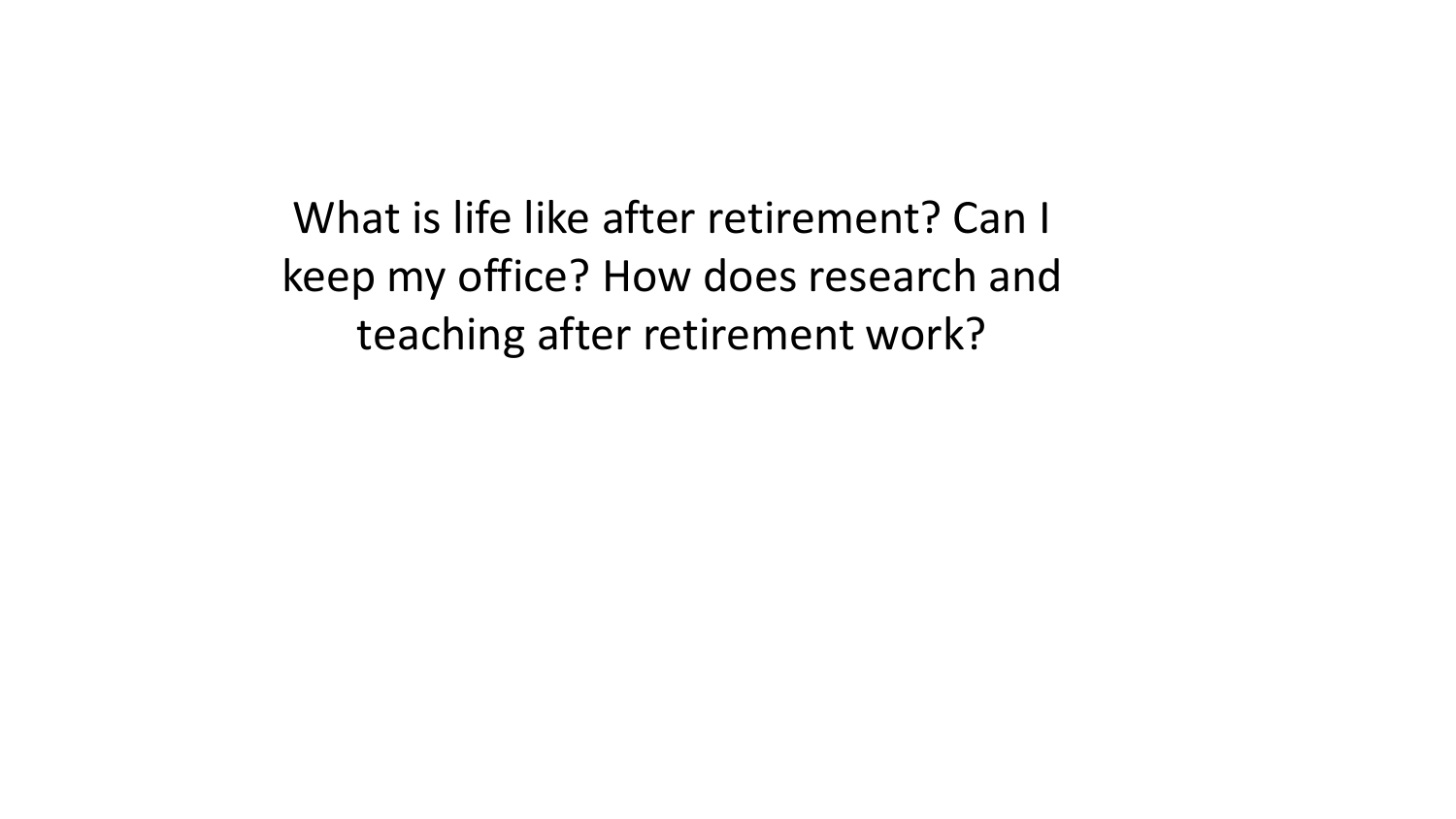**1970 - 2020. (faculty at UMass) What I did pre-retirement:**

- **(1) What we all did**
- **(2) Teach each semester**
- **(3) Research-papers-grants**
- **(4) Supervise students**
- **(5) Service – all kinds**
- **(6) Administration (now and then)**
- **(7) Give talks at conferences**
- **(8) Organize conferences**
- **(9) Participate fully in many things**
- **(10) Talk with staff**
- **(11) Kept my door open**

#### **I Presumed I would do this forever. Why? I loved the opportunities.**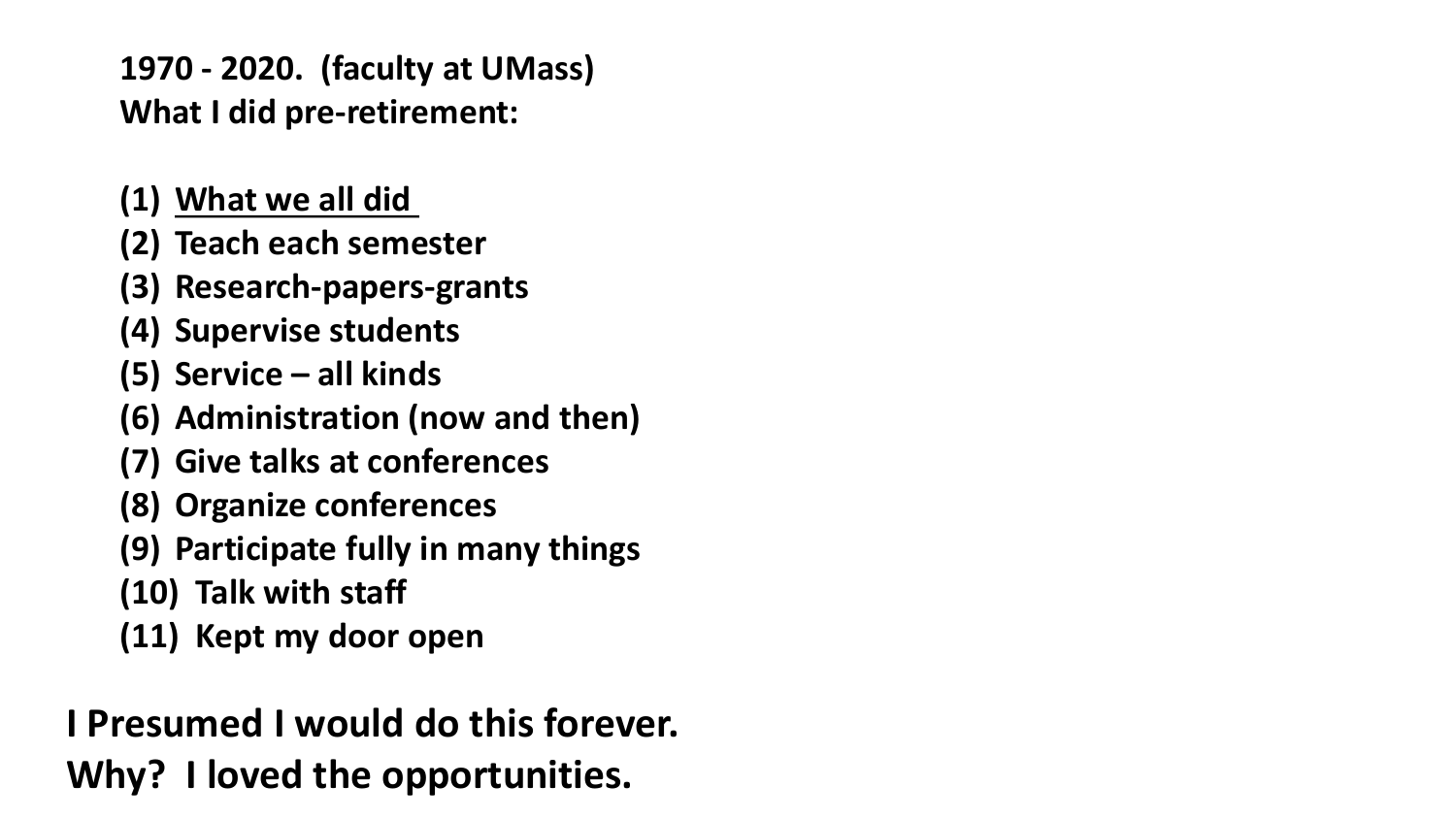**Early spring 2020. Plans: What to do post-retire:**

- **(1) Maintain research\***
- **(2) Teach one course / year\***
- **(3) Travel**
- **(4) Clean home office**
- **(5) Work on Photography**
- **(6) Finish a Photo Book**
- **(7) Organize family photographs**
- **(8) Add to this - family history**
- **(9) Coffee x 2 in the morning (10) Visit friends**
- **(11) Write papers, etc.\***

## **Set Priorities for these**

\* via a post-retirement appointment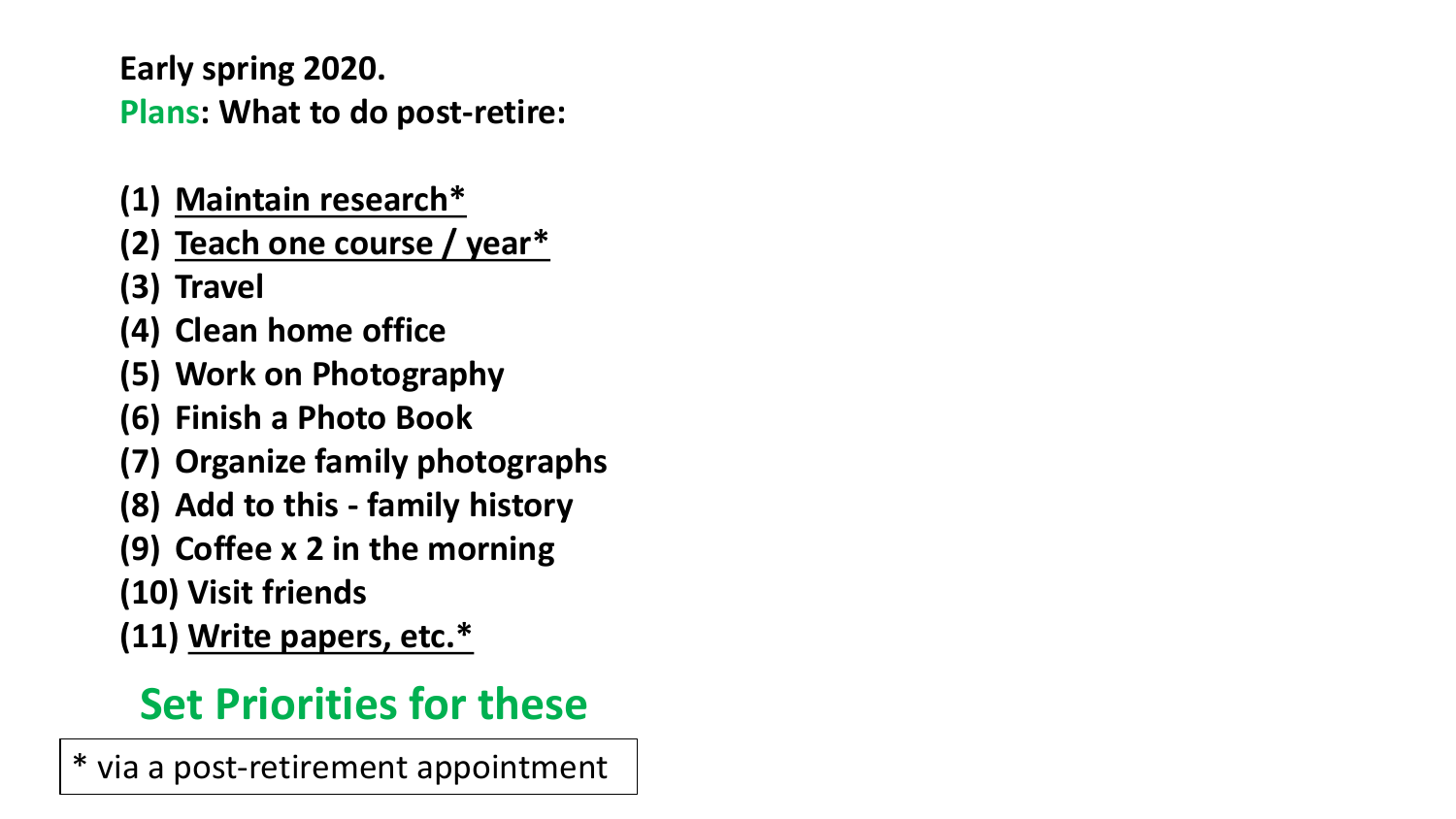**Early spring 2020. Plans: What to do post-retire:**

- **(1) Maintain research\***
- **(2) Teach one course / year\***
- **(3) Travel**
- **(4) Clean home office**
- **(5) Work on Photography**
- **(6) Finish a Photo Book**
- **(7) Organize family photographs**
- **(8) Add to this - family history**
- **(9) Coffee x 2 in the morning (10) Visit friends**
- **(11) Write papers, etc.\***

## **(13) Lots and Lots and Lots of Zooms Set Priorities for these Did NOT enforce – mistake!**

**Starting summer 2020. Reality: What I have done post-retire:**

- **(1) Maintain research - slowed**
- **(2) Teach one course / year - yes**
- **(3) Travel Cooked a LOT more**
- **(4) Clean home office – yes ! ! !**
- **(5) Work on Photography Yard Work**
- **(6) Finish a Photo Book – good progress**
- **(7) Organize family photographs – some**
- **(8) Add to this - family history - some**
- **(9) Coffee x 2 in the morning – yes !**

**(10) Visit friends**

- **(11) Write papers – yes, some**
- **(12) Food Shopping**
-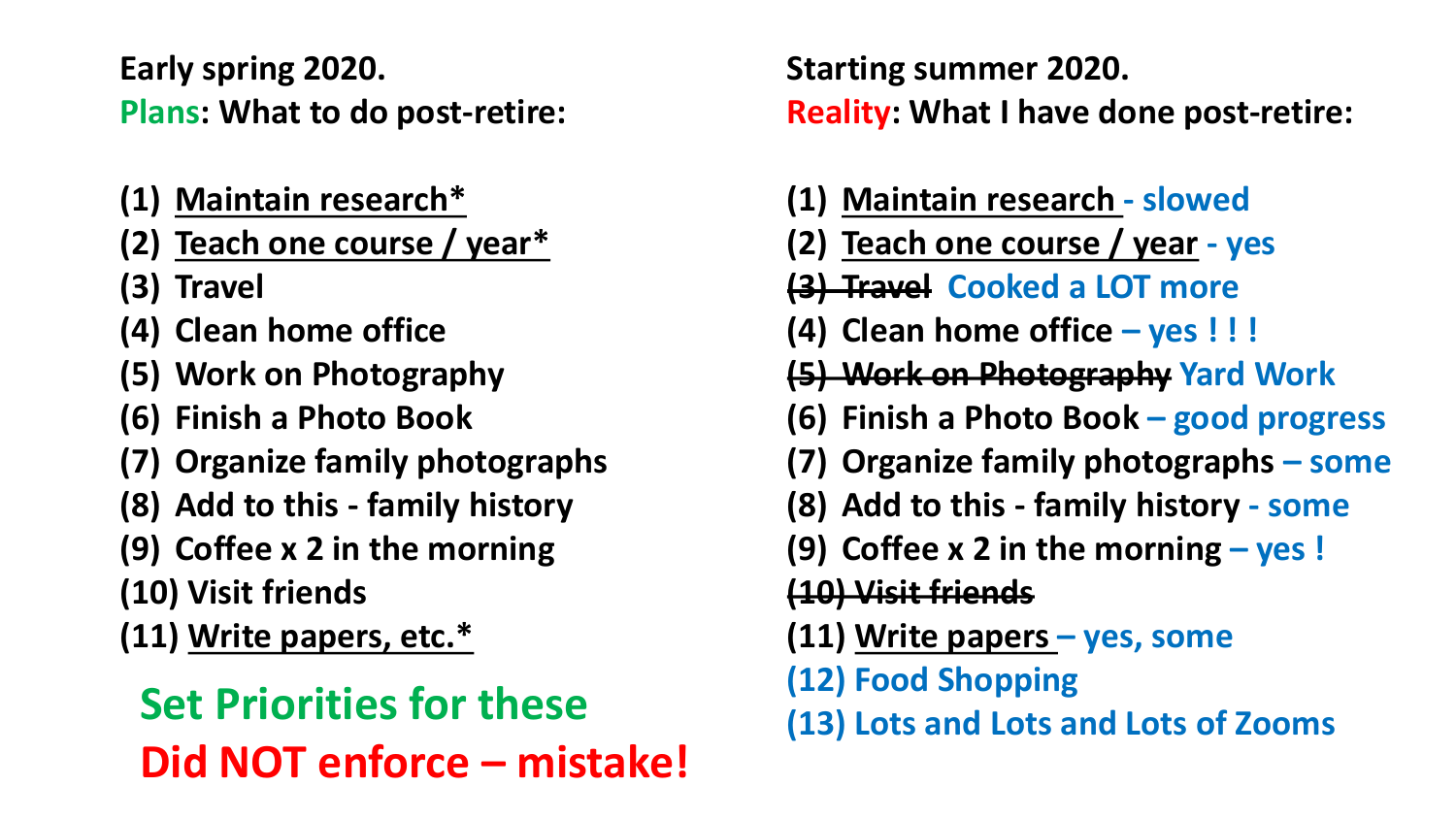#### **2020 + What I miss the most:**

- **(1) Interactions with colleagues**
- **(2) Interactions with students**
- **(3) The immersion**
- **(4) Supervise and nurture students**
- **(5) Service – all kinds**
- **(6) Administration (well, sort of)**
- **(7) Giving talks at conferences**
- **(8) Organize meetings**
- **(9) Participate fully in many things**
- **(10) Talk with staff**
- **(11) Etc.**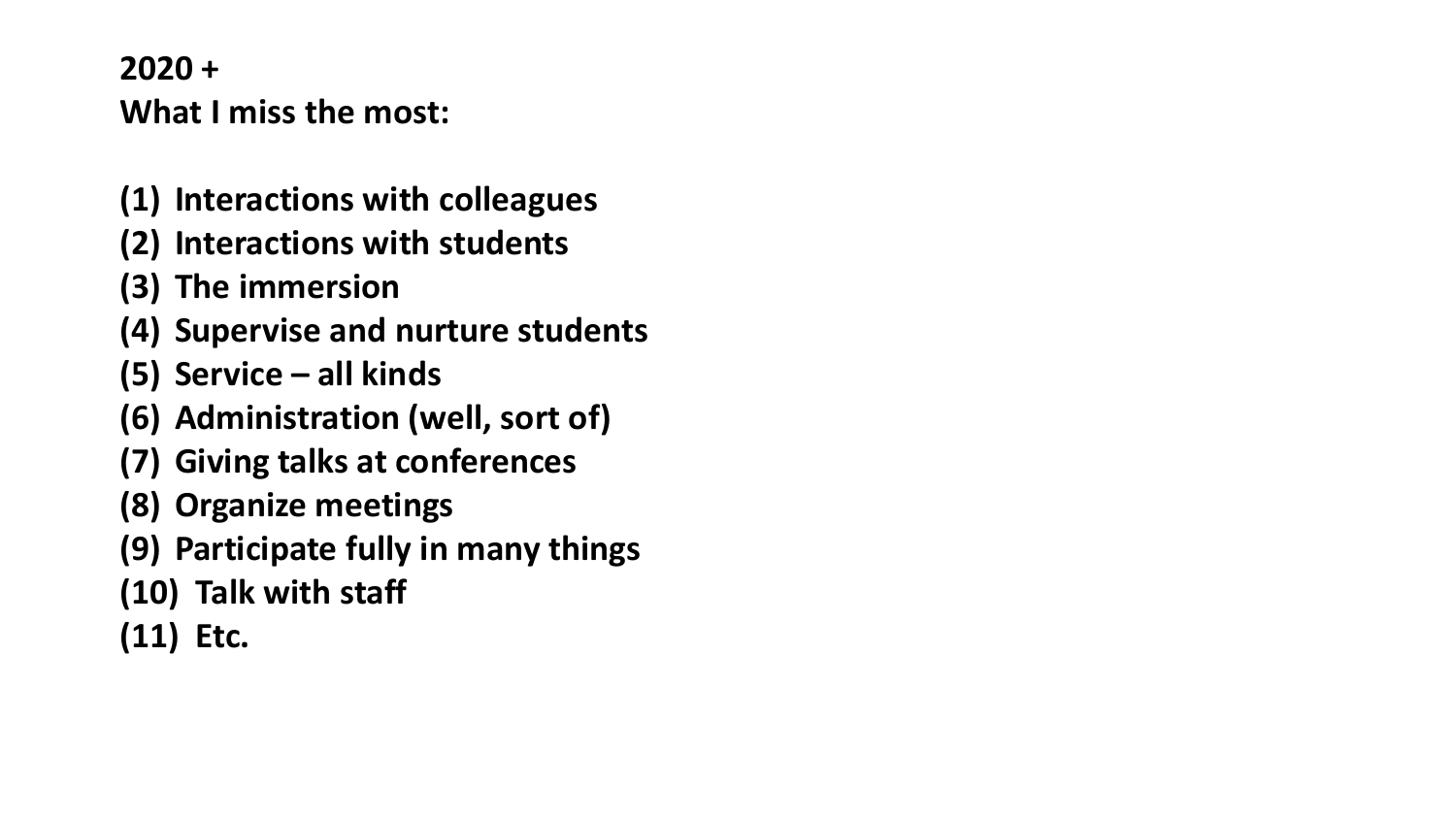#### **2020 + What I miss the most:**

- **(1) Interactions with colleagues**
- **(2) Interactions with students**
- **(3) The immersion**
- **(4) Supervise and nurture students**
- **(5) Service – all kinds**
- **(6) Administration (well, sort of)**
- **(7) Giving talks at conferences**
- **(8) Organize meetings**
- **(9) Participate fully in many things**
- **(10) Talk with staff**
- **(11) Etc.**

#### **2020 + What I don't miss:**

- **(1) Reading graduate applications**
- **(2) Attending boring seminars**
- **(3) Meetings on Dept. guidelines**
- **(4) Certain faculty meetings**
- **(5) Tedious requirements**
- **(6) Mandatory deadlines**
- **(7) An alarm clock**
- **(8) Constraints on my time**
- **(9) One or two folks**
- **(10) Etc.**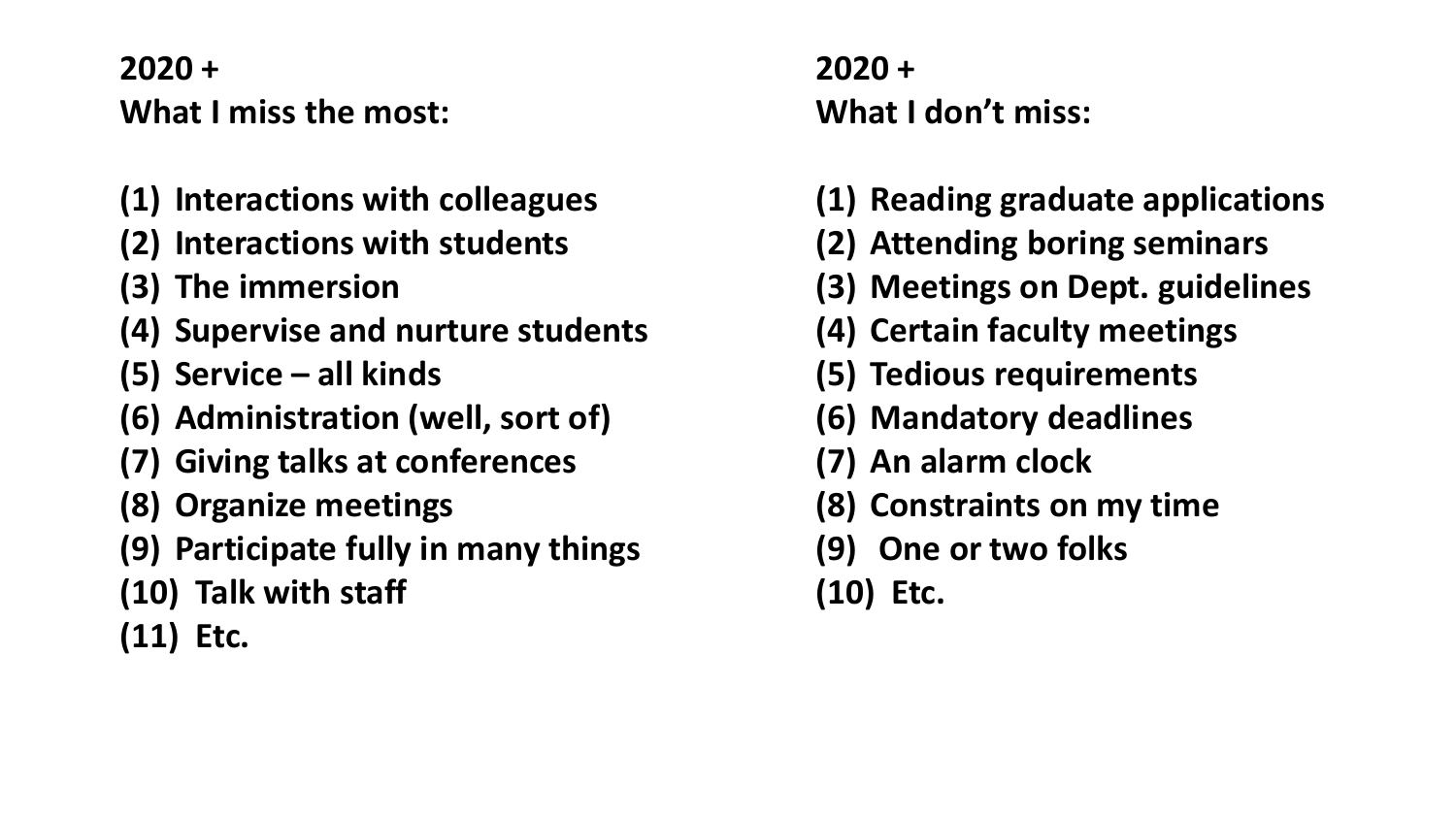**2020 + The notion of "letting go"**

- **(1) Everyone is different**
- **(2) COVID has forced an absence**
- **(3) Some never want to quit (me!)**
- **(4) Some can't wait to quit**
- **(5) Soft Landing – works for me**
- **(6) Letting go surprised me**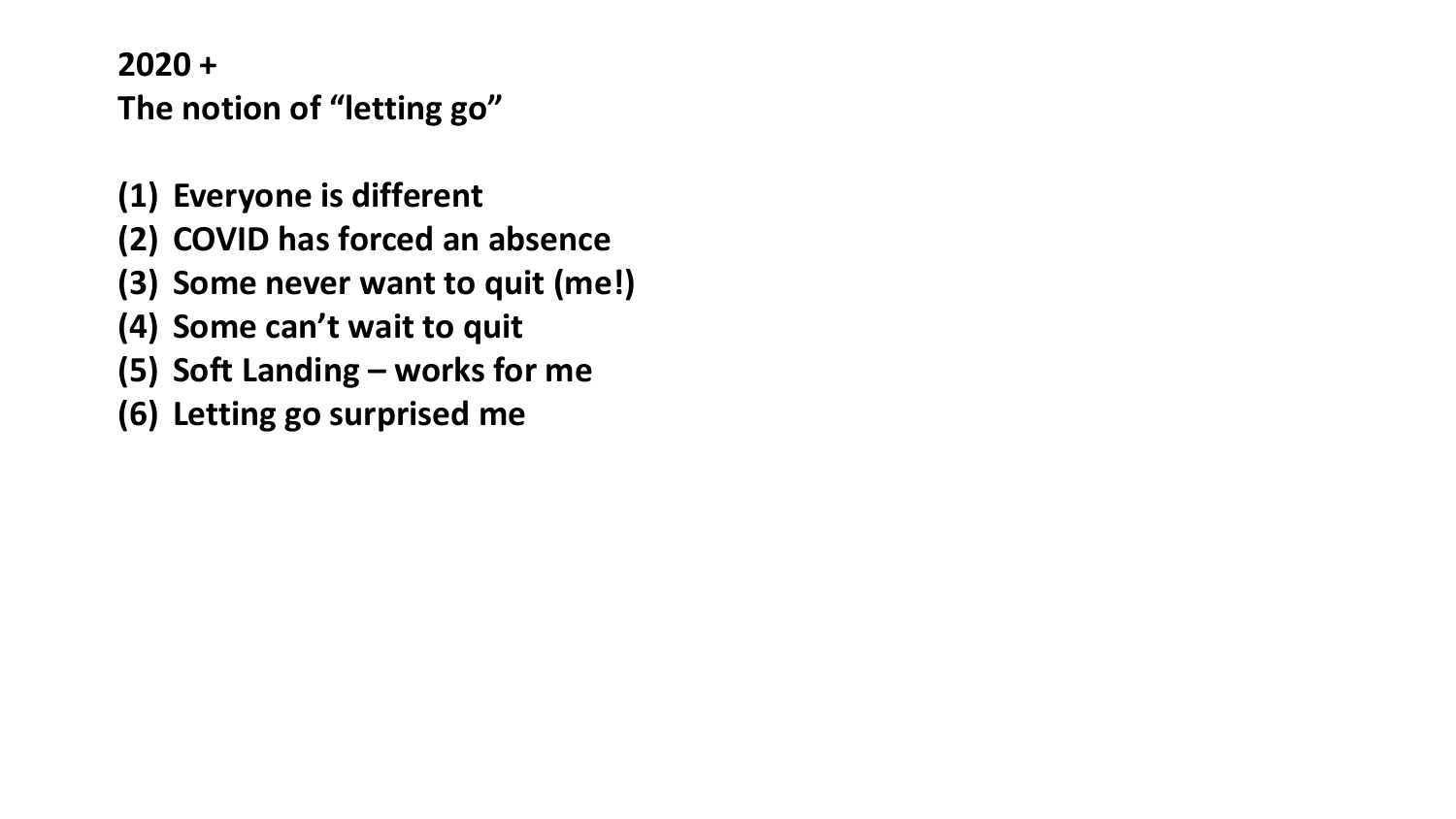**A final bit of advice (that I did not invent)**

**Retire to something. Don't retire from something.**